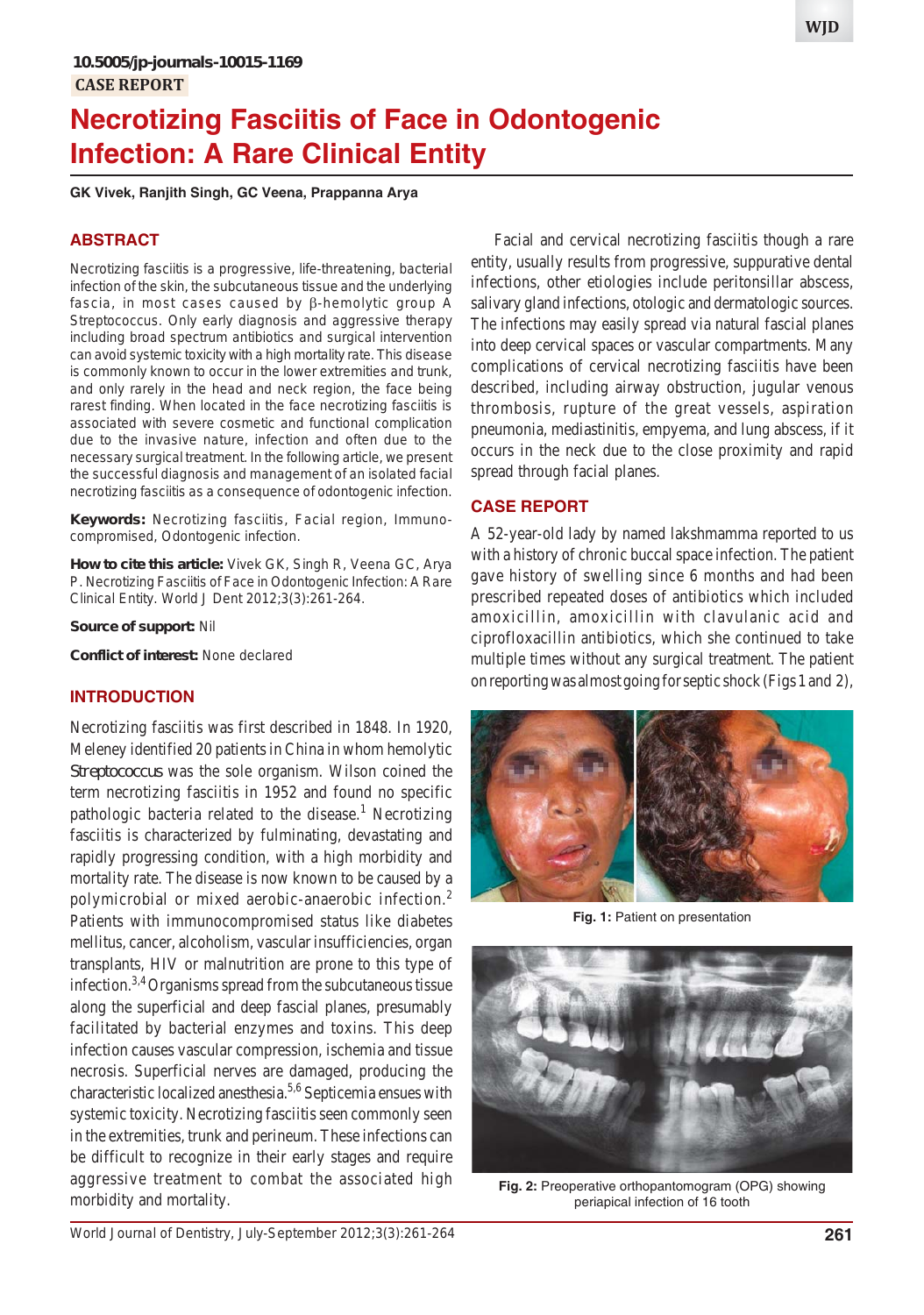

**Fig. 3:** Intraoperative picture of I&D



**Fig. 5:** Full blown necrotizing fasciitis of right cheek



**Fig. 4:** Postoperative picture showing developing necrotizing fasciitis

patient was immediately put on systemic antibiotics cefotaxime 1 gm, and metronidazole 500 mg and immediate incision and drainage of swelling done through the extraoral draining sinus over the right cheek (Fig. 3). The offending maxillary right first molar tooth was extracted under local anesthesia, the patient progressed to necrotizing fasciitis over right cheek (Figs 4 and 5) due to chronic infection for a period of about 4 months, the other cause for such a rare finding can be attributed to the fact the patient hailed from poor socioeconomic status and was grossly malnourished. The patient was treated by surgical drainage and empirical antibiotic therapy following culture sensitivity report which indicated mixed infection containing both gram-positive cocci and gram-negative rods. She was treated by daily by topical wound debridement followed with drainage and correcting the malnutrition with multivitamins along with protein supplements following which patient recoverd uneventfully (Fig. 6).



**Fig. 6:** 10th day postoperative follow-up picture of patient

## **DISCUSSION**

Necrotizing fasciitis has been described under various synonyms, including hospital gangrene, hemolytic or acute streptococcal gangrene, gangrenous or necrotizing erysipelas, suppurative fasciitis, Meleney's gangrene and Fournier's gangrene.<sup>3-6,9-12</sup> The term necrotizing fasciitis (NF) was first coined by Wilson in  $1952<sup>3,6</sup>$  NF is usually known to occur in the perineum, lower limbs or abdominal wall following surgery or trauma, particularly in individuals with underlying systemic diseases, such as diabetes mellitus, arteriosclerosis, chronic renal failure or malnutrition<sup>1,3,4</sup> NF may affect patients of all ages, without sex or race predilection.<sup>3,6</sup> NF is rarely seen in the head and neck region, $1,6$  however, its occurrence is probably more than the reported cases would suggest NF involvement of the scalp and face is less common when compared to the cervical region. In the majority of NF cases involving the neck, the disease follows dental or oropharyngeal infection, $1-3,6$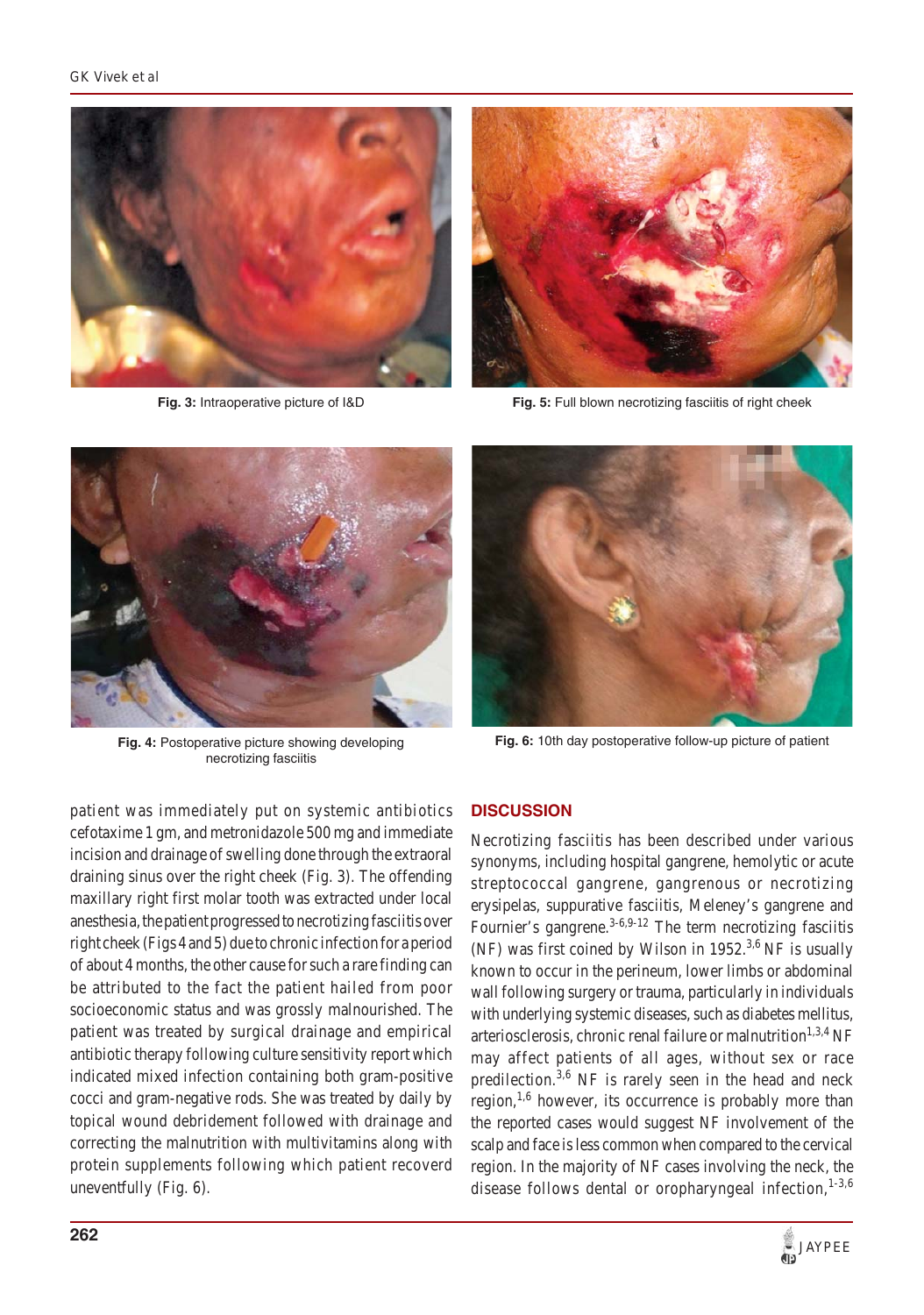whereas in the cases of scalp or face involvement, there is mostly a previous trauma that might be minor external evidence of the infection.<sup>3,5,7,11</sup>

Overall incidence of necrotizing fasciitis is approx 1 in 453,333 or 0.00% or 600 people/year in USA,  $12-14$  the clinical picture is dependent on the stage of the disease and its primary origin. Several authors have reviewed the presentation and the management of the disease.<sup>2,5,6,7,14</sup> The clinical signs and symptoms are nonspecific. The skin is red-hot, smooth, tense and tender without sharp demarcation between the involved and normal skin. Crepitation, may be elicited. As the disease progresses, the skin becomes dusky and small blisters appear, our patient reported to us when she had developed these symptoms, ultimately, frank gangrene takes place. The skin necrosis is secondary to thrombosis of the nutrient vessels passing through necrotic fascia. $1-4,11$  The patient is acutely ill, with low to medium grade fever associated with tachycardia. All fascial planes of the head and neck can be involved in NF and may not be localized. Avascularity of the fascial planes is probably the cause of their involvement and initially sparing the muscles and skin.3,4 Bacterial necrotoxins might play a role in tissue damage. The hallmarks of NF are widespread fascial necrosis with extensive undermining and serosanguinous, often foul-smelling exudate. $1-6,7$  Passing a blunt instrument easily along the fascial plane is a specific clinical sign, a spectrum of microbes have been reported to be the primary pathogens.1-6,9 The microorganisms isolated in our cases are consistent with the view that NF is a synergetic bacterial infection usually produced by a combination of grampositive cocci and gram-negative rods.3,6

Prompt and successful management of NF is universally agreed to be aggressive surgical intervention, intravenous wide-spectrum antibiotics and supportive therapy. It is of the utmost importance to explore and drain all affected areas. Wide extensive fasciotomies with exposure of all involved fascia and excision of necrotic tissues should be carried out. Early surgical intervention would minimize loss of the covering skin and avoid cosmetic disfiguring.<sup>4-6,8</sup> The healthy skin should not be excised initially, even in extensive debridement of the underlying fascia. Skin necrosis occurring late can be dealt with later, adopt a wait and watch policy when dealing with such extensive skin involvement of face region. Broad-spectrum antibiotics covering both aerobic and anaerobic organisms should be initiated and changed according to the sensitivity patterns. We would like to stress the point that antibiotic therapy alone is considered insufficient for the management of NF without surgical intervention.<sup>1-7</sup> The nutritional support, whether enteral or parenteral, is also of great importance. The local

and systemic complications of NF are numerous and include extension to the cervical viscera and mediastinum, vessel erosion and functional and cosmetic disfiguring.<sup>1,3</sup> Death from necrotizing fasciitis is usually due to overwhelming sepsis, respiratory failure, renal failure or multiorgan failure.<sup>3,6,7</sup> The mortality rate ranges between 8 and  $73\%$ .<sup>1,3,6</sup> The principal factors contributing to the high mortality are delayed diagnosis and treatment, extent of the disease, old age and associated systemic illnesses.<sup>1-5</sup> Necrotizing fasciitis involving the scalp and upper face has better prognosis than that involving the neck but it is more grue some and has a psychological impact on patient.<sup>3</sup> The presented case emphasize the need for early diagnosis, proper aggressive surgical intervention and intravenous antibiotic treatment of this serious life-threatening infection. The need to evaluate the systemic condition of the patient plays a vital role as the odontogenic infection alone cannot cause such a severe infection in the absence of a debilitating condition. The development of necrotizing fasciitis must be recognized as early as possible to prevent unnecessary morbidity and mortality and no infection odontogenic or nonodontogenic should be taken for granted as it has far reaching effects.

#### **ACKNOWLEDGMENT**

Dr Shyla N, Head, Department of Oral and Maxillofacial Surgery, KLEDC, Bengaluru.

#### **REFERENCES**

- 1. Tung Yiu W, Jehn Shyun H, Ching Hung C, Hung An C. Cervical necrotizing fasciitis of odontogenic origin, a report of 11 cases. J Oral Maxillofac Surg 2000 Dec;58:1347-52.
- 2. Obiechina AE, Arotiba JT, Fasola AO. Necrotizing fasciitis of odontogenic origin in Ibadan, Nigeria. Br J Oral Maxillofac Surg 2001Apr;39:122-26.
- 3. Whitesides L, Cotto Cumba C, Myers RA. Cervical necrotizing fasciitis of odontogenic origin, a case report and review of 12 cases. J Oral Maxillofac Surg 2000 Feb;58:144-51.
- 4. Raboso E, Llavero MT, Rosell A, Martinez-Vidal A. Craniofacial necrotizing fasciitis secondary to sinusitis. J Laryngol Otol 1998 Apr;112:371-72.
- 5. Fliss DM, Tovi F, Zirkin HJ. Necrotizing soft-tissue infections of dental origin. J Oral Maxillofac Surg 1990 Oct;48:1104-08.
- 6. Baxter CR. Surgical management of soft tissue infections. Surg Clin North Am 1972;52:1483-99.
- 7. Rapoport Y, Himelfarb MZ, Zikk D, Bloom J. Cervical necrotizing fasciitis of odontogenic origin. Oral Surg Oral Med Oral Pathol 1991;72:15-18.
- 8. Yamaoka M, Furusawa K, Kiga, M, Iguchi K, Hirose I. Necrotizing buccal and cervical fasciitis. J Cranio Maxillofac Surg 1990;18:223-24.
- 9. Drake-Lee AB, Broughton SJ, Rampling A, Lancer JM, Moffat DA.Necrotizing fasciitis. J Laryngol Otol 1983;97:193-96.